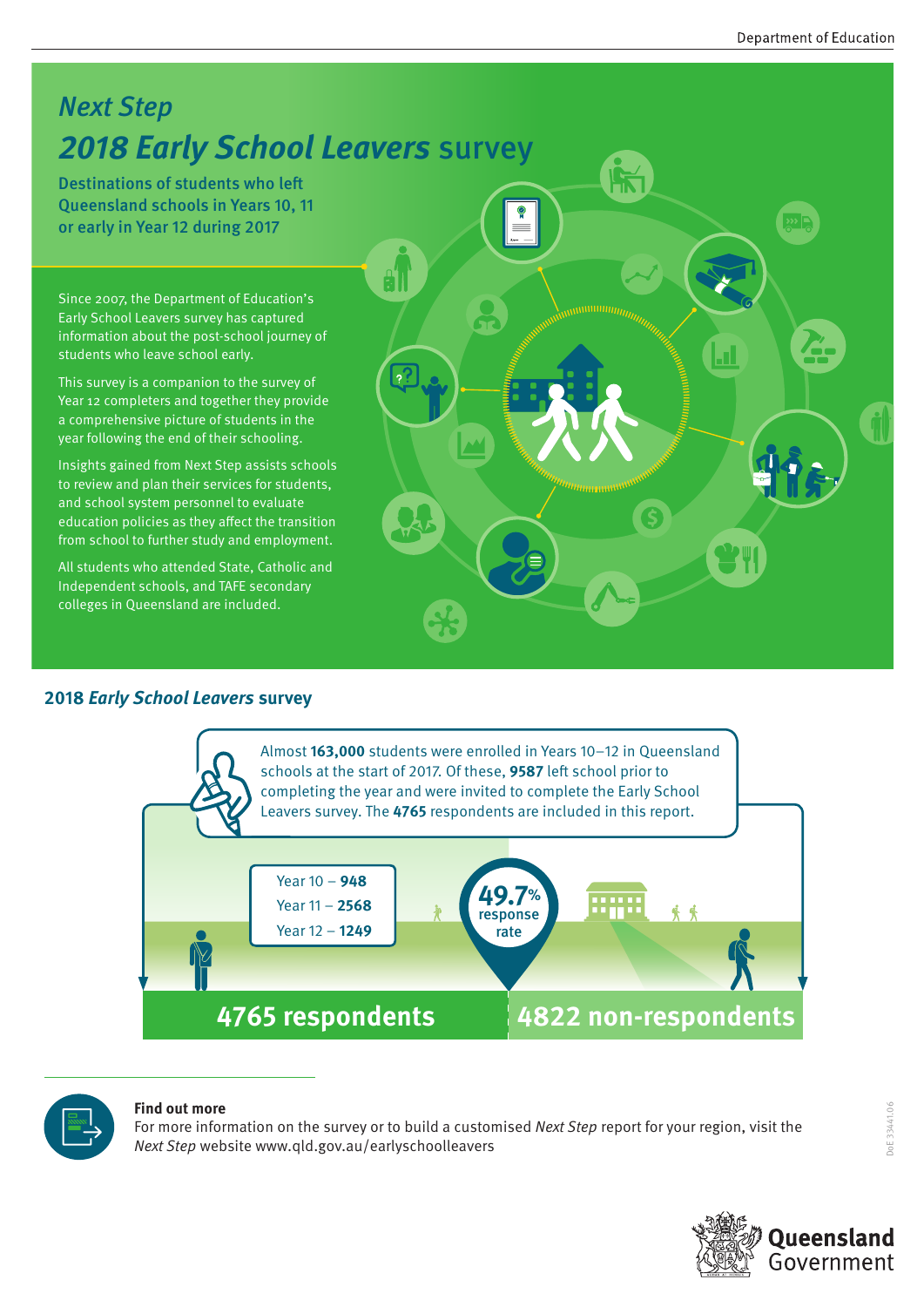# **Post-school engagement**

#### **Engagement in education, training or employment**



#### **Post-school engagement in education, training or employment over time**



#### **Engagement by subgroups**





All early school leavers were assigned to a **main destination**. This categorisation system prioritises education-related destinations over other destinations. For example early school leavers who were both studying and working are reported as studying for their main destination. Apprentices and trainees are reported as being in education or training.

<sup>1</sup> Percentages in this report have been rounded to one decimal point

<sup>2</sup> Comparisons with other groups should be interpreted with caution due to the lower survey response rate for Indigenous persons (33.3%)

<sup>&</sup>lt;sup>3</sup> Students who were not living in a 'Major Cities' category area of the Australian Bureau of Statistics' Remoteness Structure

<sup>4</sup> Australian Bureau of Statistics' Index of Relative Socio-Economic Disadvantage (Queensland, Quintile 1, area based).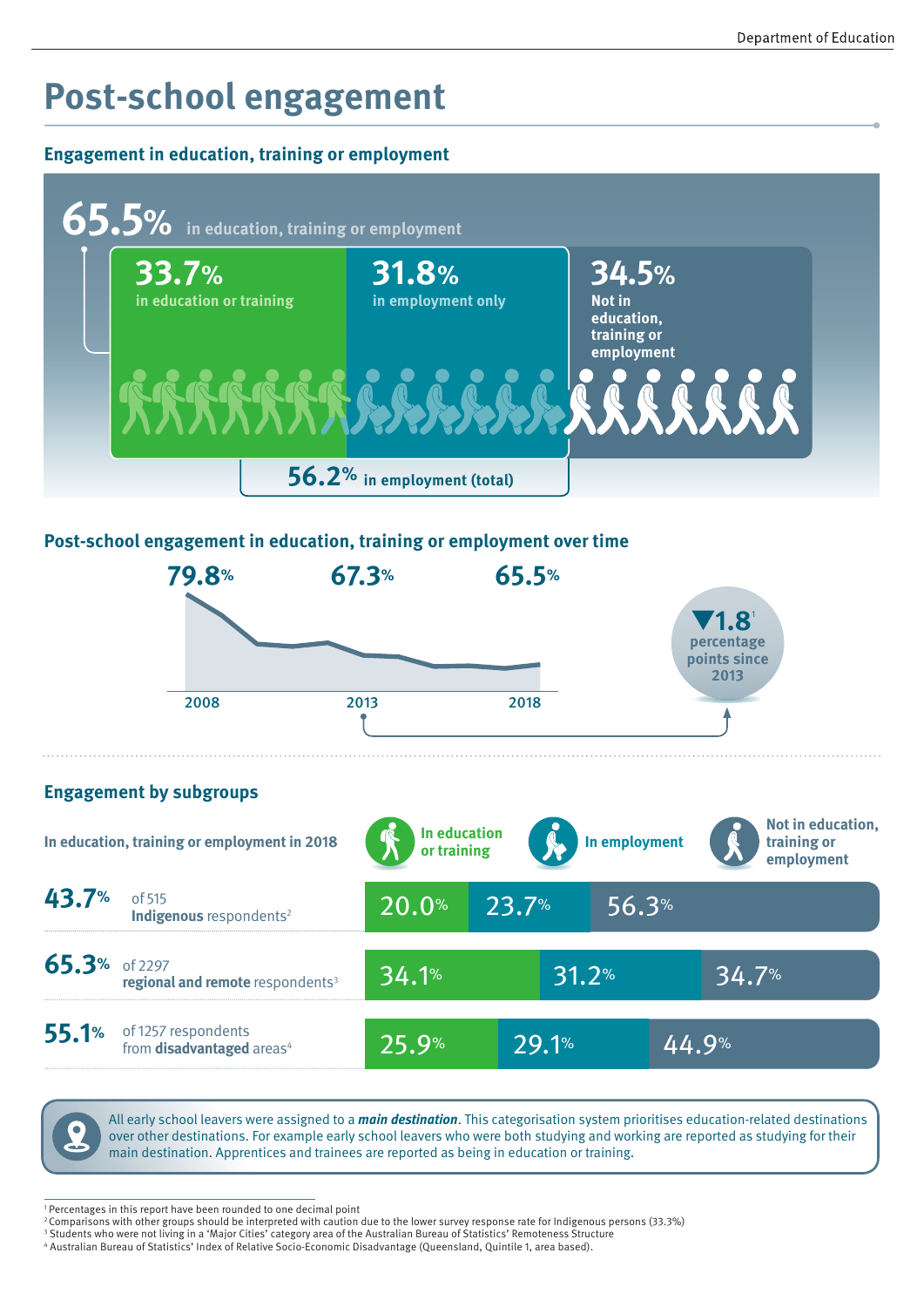# **Post-school engagement**

 $\rightarrow$  Percentage point change

### **Why are they leaving?**

**Single most important reason for leaving school**

| 20.9%<br>$\blacktriangledown$ 5.0<br>since 2013                                                           | 19.2%<br>$\blacktriangledown$ 2.1<br>since 2013 | <b>11.9</b> %<br>$\blacktriangle$ 6.0<br>since 2013 |                     | <b>11.4%</b><br>$\triangle 2.8$<br>since 2013               | Ē.<br>7.9%<br>$\blacktriangle$ 1.4<br>since 2013                                |               | 7.5%<br>$\blacktriangle$ 0.6<br>since 2013 | 言<br>5.5%<br>$\blacktriangledown$ 1.1<br>since 2013 |  |
|-----------------------------------------------------------------------------------------------------------|-------------------------------------------------|-----------------------------------------------------|---------------------|-------------------------------------------------------------|---------------------------------------------------------------------------------|---------------|--------------------------------------------|-----------------------------------------------------|--|
| To get a job/<br>apprenticeship                                                                           | Did not like<br>school                          | <b>Health reasons</b>                               |                     | <b>Behaviour of</b><br>other students<br>disrupted my study | <b>Difficult</b><br>academically                                                |               | Asked to leave<br>by school                | <b>Study options</b><br>did not meet<br>my needs    |  |
| <b>Engagement by reason for leaving school</b>                                                            |                                                 |                                                     |                     |                                                             |                                                                                 |               |                                            |                                                     |  |
| In education, training or employment in 2018                                                              |                                                 |                                                     |                     | In education<br>or training                                 |                                                                                 | In employment |                                            | Not in education,<br>training or<br>employment      |  |
| Of 994 respondents who left to get a<br>job/apprenticeship                                                |                                                 |                                                     | 59.0%               |                                                             |                                                                                 |               | 29.9%                                      | 11.2%                                               |  |
| Of 913 respondents who left because they<br>did not like school                                           |                                                 |                                                     | 26.9%               |                                                             | 40.7%                                                                           |               |                                            | 32.3%                                               |  |
| Of 566 respondents who left due to<br>health reasons                                                      |                                                 |                                                     | 27.4%               |                                                             | 25.6%                                                                           |               | 47.0%                                      |                                                     |  |
| Of 541 students who left because the <b>behaviour</b><br>of other students disrupted their study          |                                                 |                                                     | 29.2%               |                                                             | 32.5%                                                                           |               | 38.3%                                      |                                                     |  |
| Of 376 respondents who left because school<br>was difficult academically                                  |                                                 |                                                     | 25.0%               |                                                             | 37.5%                                                                           |               | 37.5%                                      |                                                     |  |
| Of 355 respondents who left because they were<br>asked to leave by school                                 |                                                 |                                                     | 14.6%               | 29.3%                                                       |                                                                                 | 56.1%         |                                            |                                                     |  |
| Of 260 respondents who left because the<br>study options did not meet their needs                         |                                                 |                                                     | $\overline{46.5}$ % |                                                             |                                                                                 | 29.6%         |                                            | 23.8%                                               |  |
| <b>Females</b>                                                                                            |                                                 |                                                     |                     |                                                             |                                                                                 | <b>Males</b>  |                                            |                                                     |  |
| 63.3%<br>in education, training or employment                                                             |                                                 |                                                     |                     | 66.8%<br>in education, training or employment               |                                                                                 |               |                                            |                                                     |  |
| <b>More</b> likely than males to leave school due to<br>the behaviour of other students disrupting study; |                                                 |                                                     |                     |                                                             | <b>More</b> likely than females to leave school to<br>get a job/apprenticeship; |               |                                            |                                                     |  |
| 18.9% compared to 6.9%                                                                                    |                                                 |                                                     |                     |                                                             | 27.0% compared to 10.6%                                                         |               |                                            |                                                     |  |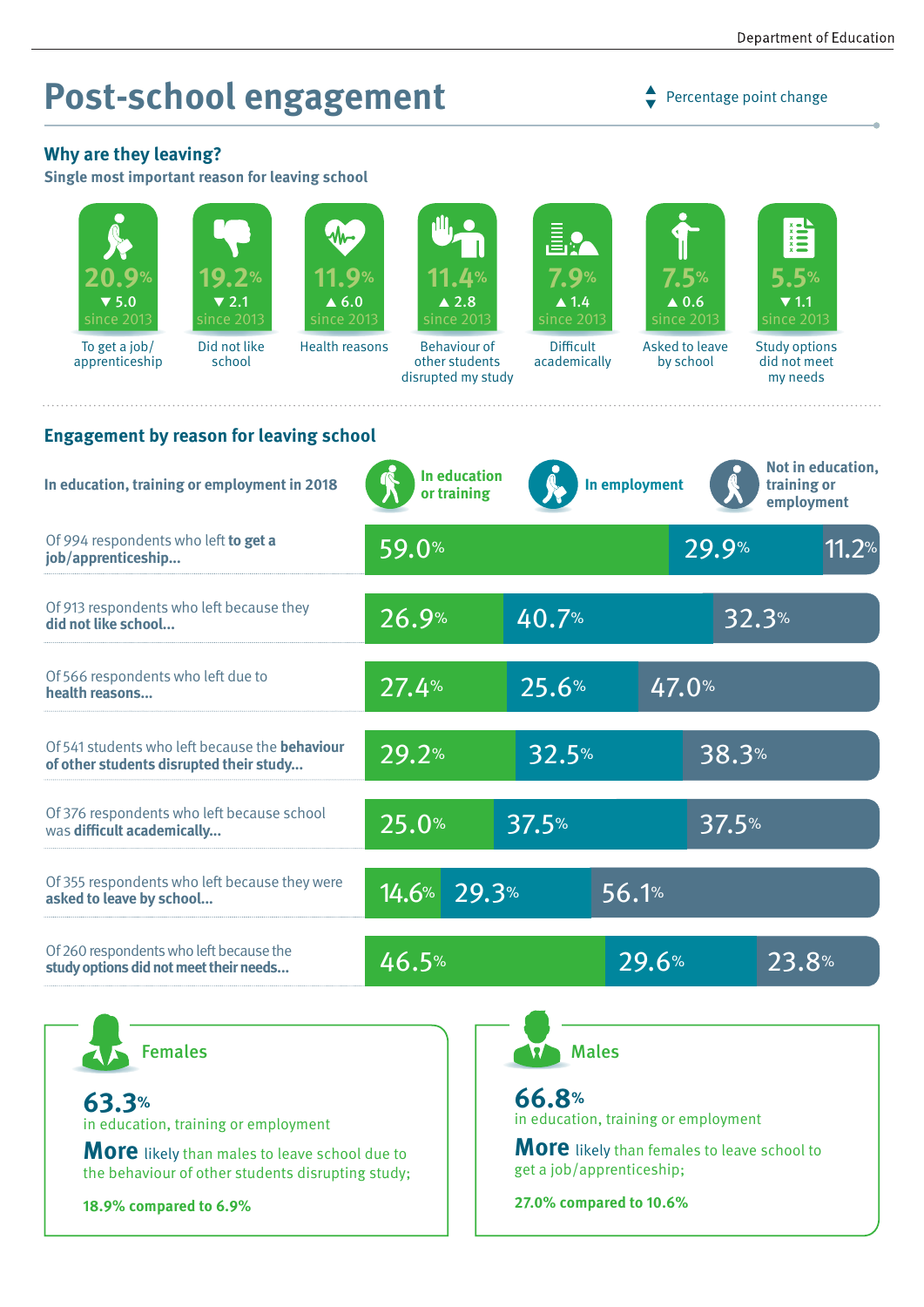

Post-school destinations of young people can be influenced by a number of factors such as general economic conditions. Immediate post-school status gives only a partial view of the experiences of early school leavers, as it can take several 91 years for stable patterns to emerge as people move between different types of education, training and work.

5 Campus-based study includes Bachelor Degree, VET Certificate and secondary study levels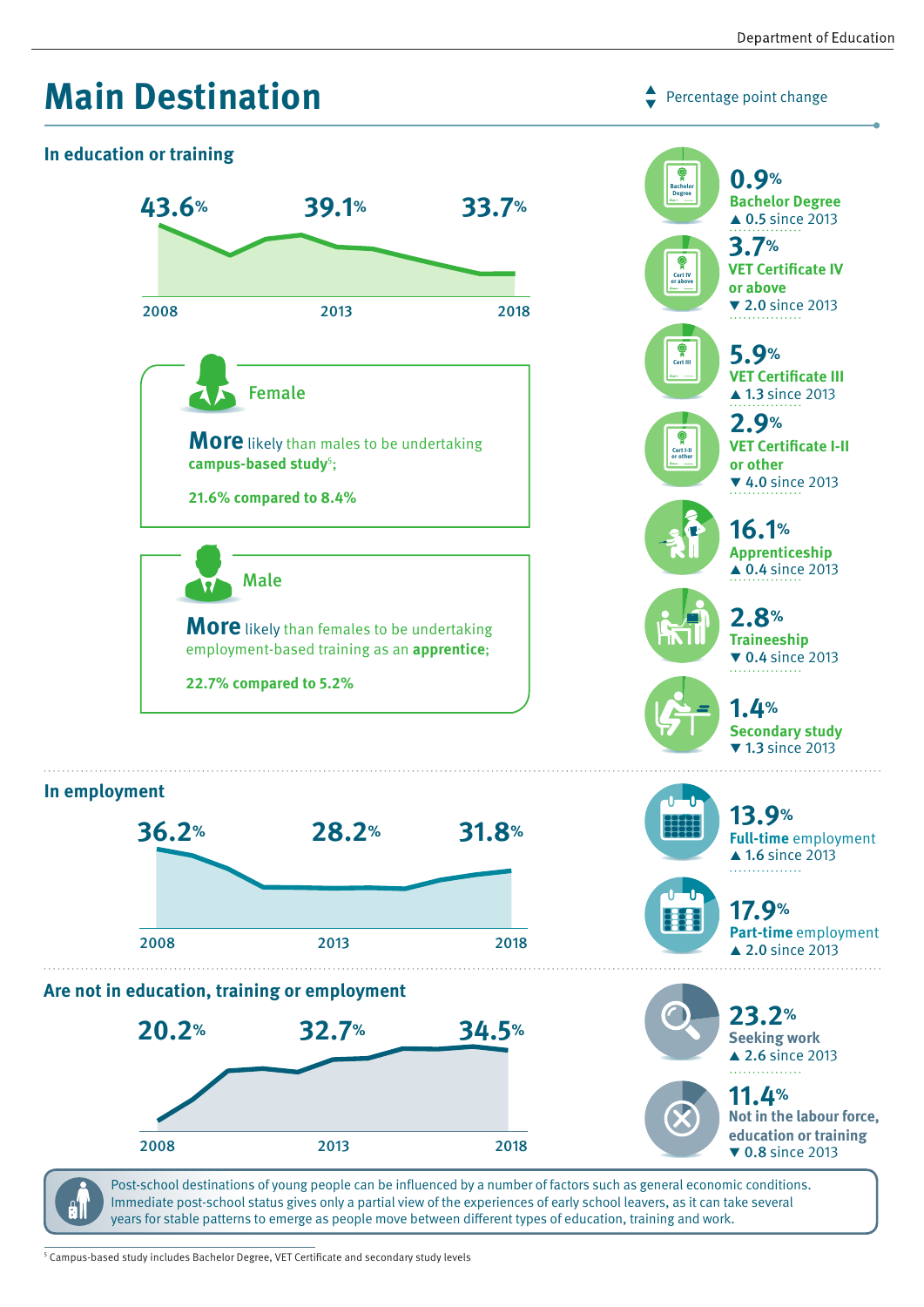## **Destination: Education and Training**

Percentage point change  $\blacktriangledown$ 



studying as part of **apprenticeship or traineeship**





**combining study** with **paid employment**



**Main reason for not studying** for the 3160 respondents not in education and training:



19.0% Not interested/finished studying 13.2<sup>%</sup> Undecided and considering options **11.4%** Looking for work/apprenticeship/traineeship **10.6%** Work commitments **8.7%** Health reasons